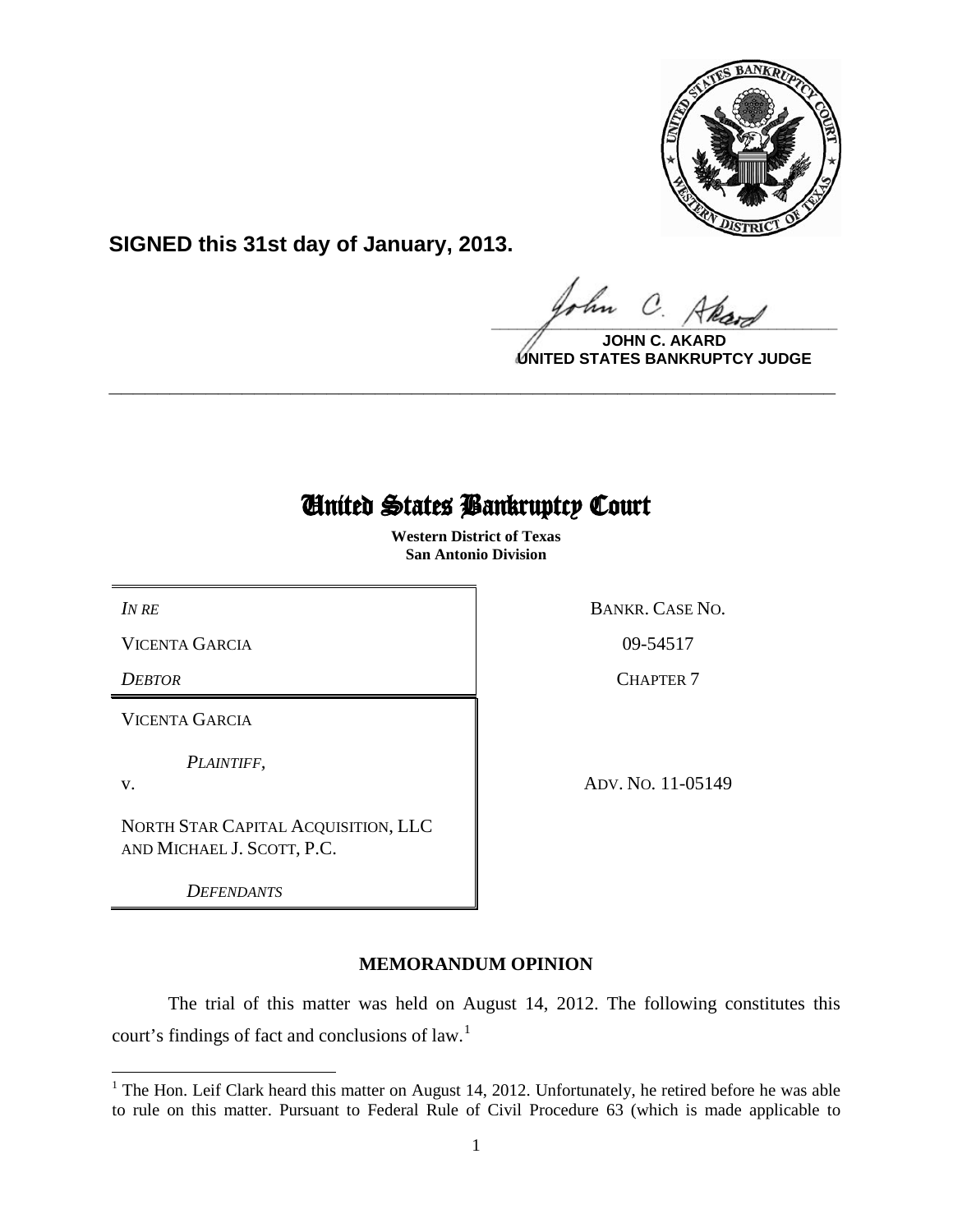### **I.** *Background Facts*

 $\overline{\phantom{0}}$ 

Vicenta Garcia, the Plaintiff in this case, has been employed as an automobile claims adjuster for several years. In 2008, Garcia's mother was diagnosed with cancer and moved in with Garcia to receive care during her final years. Throughout this period, Garcia's debt continued to rise and she fell farther behind on her bills, and eventually Garcia filed for Chapter 7 protection in November of 2009.

Central to this case were two accounts Garcia had with Wells Fargo, in which she had fallen behind, eventually resulting in each account being sold to a different debt buyer, the first to LTD Financial Services ("LTD") and the other to Zenith Acquisition ("Zenith"). From here, the identity of the parties becomes a bit murky, as Zenith shifted their newly acquired account to North Star Capital Acquisitions, LLC, ("North Star") a wholly owned subsidiary of and collection arm for Zenith. North Star in turn hired Firstsource Advantage, LLC ("Firstsource") to act as a collection agency on their behalf. Throughout the spring of 2009, Firstsource contacted Garcia on behalf of North Star seeking to collect the obligation owed, with little result. Firstsource and North Star then hired the law firm of Michael J. Scott, P.C. to act as their collection attorney in May of 2009.

Similarly, throughout the spring of 2009, LTD also made attempts to collect on their account from Garcia, with similarly poor results. Then in July of 2009, LTD also hired the law firm of Michael J. Scott, P.C. ("Scott") to act as their collection attorney in this matter. This wasn't mere coincidence, as Scott handles several hundred thousand collection cases at one time, and has created a case management system from the ground up to organize and manage the caseload. As per company procedure, after being hired or referred a case, Scott checks to see if the accountholder has a pending or active bankruptcy case. In both May and July of 2009, Scott checked to see if Garcia was in bankruptcy and found no pending or active bankruptcy filings. Scott proceeded to file two separate law suits against Garcia, one in August on behalf of North Star and the other in October on behalf of LTD.

When Garcia filed for bankruptcy in November, notice was sent to all creditors listed on her schedules. Firstsource, Zenith, and LTD were all listed as creditors, while North Star was

Bankruptcy Cases bny Federal Rule of Bankruptcy Procedure 9028), the parties were given notice that the undersigned judge would conclude this matter and were given an opportunity to recall witness, but both declined to do so. The undersigned judge listened to a transcript of the trial, review the offered exhibits and the record of this Adversary Proceeding prior to issuing this opinion.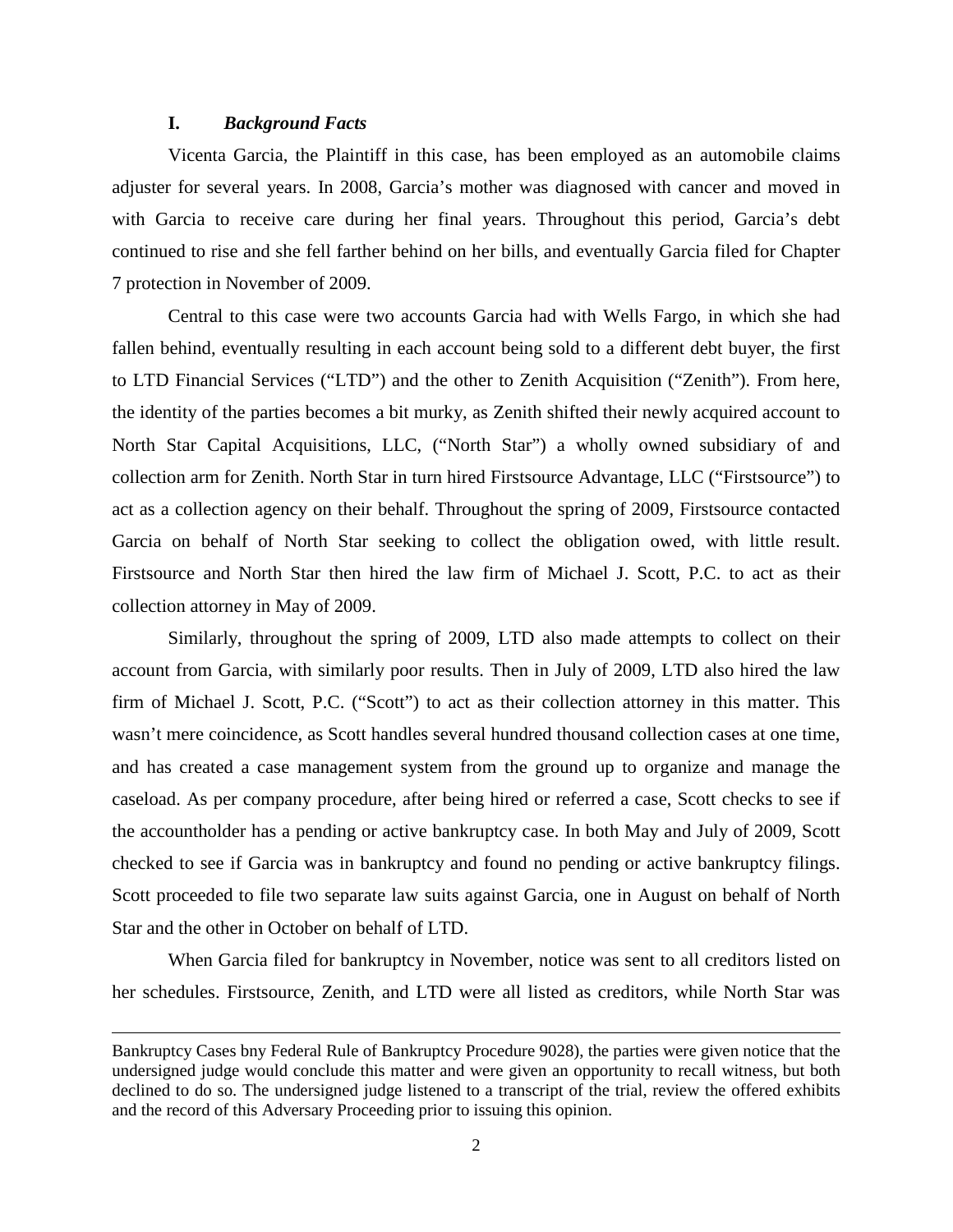not. Despite these notices being sent out to both Firstsource and LTD, neither company contacted Scott to inform the law firm of the bankruptcy filing. Garcia received her discharge on March 1, 2010, notice of which was sent to all listed creditors, and thus, again North Star was not sent the notice of discharge.

Scott, unaware of any bankruptcy proceedings, continued in his collection suits. First, Scott filed a Motion for Default Judgment in the North Star lawsuit. Several weeks later, Scott served Garcia with the LTD lawsuit. At this point, Garcia had not only filed bankruptcy, but had been granted her discharge. Garcia contacted her attorney, who in turn informed Scott of the bankruptcy proceedings and granted discharge. After receiving this information, within 10 days Scott had flagged the LTD account as "in bankruptcy," filed non-suit, had the case dismissed without prejudice, and returned the file to LTD.

However, Scott's office failed to cross-reference Garcia to see if Scott was handling any other accounts regarding her. North Star's account was *not* flagged as "in bankruptcy." Thus, the attorney handling the North Star suit against Garcia continued that litigation, filing a Motion for Default Judgment, which was granted on April 14, 2010, just 5 days after the LTD suit had been dismissed and the file closed. Apparently, Garcia knew nothing of the default judgment.

No action was taken for nearly a year, until Scott, representing North Star, began contacting Garcia seeking to recover on the default judgment. Garcia received several letters stating that North Star had a final judgment entered against her and enforcement actions would be taken. Garcia again contacted her bankruptcy attorney, who filed this suit alleging violation of the discharge injunction, as well as violations of the Fair Debt Collection Practices Act and the Texas Debt Collection Act.

## **II.** *Discussion*

#### **1.** Jurisdiction

Bankruptcy jurisdiction "is grounded in, and limited by, statute." *Celotex Corp. v. Edwards*, 514 U.S. 300, 307 (1995); *In re Wilborn*, 609 F.3d 748 (5th Cir. 2010). 28 U.S.C. § 1334 grants federal district courts subject matter jurisdiction over four types of bankruptcy matters:

- (1) "cases under [title](http://web2.westlaw.com/find/default.wl?mt=26&db=1000546&docname=11USCAS1127&rp=%2ffind%2fdefault.wl&findtype=L&ordoc=2002478711&tc=-1&vr=2.0&fn=_top&sv=Split&tf=-1&pbc=FE48A835&rs=WLW12.07) 11,"
- (2) "proceedings arising under [title 11,](http://web2.westlaw.com/find/default.wl?mt=26&db=1000546&docname=11USCAS1127&rp=%2ffind%2fdefault.wl&findtype=L&ordoc=2002478711&tc=-1&vr=2.0&fn=_top&sv=Split&tf=-1&pbc=FE48A835&rs=WLW12.07)"
- (3) proceedings "arising in" a case under title 11, and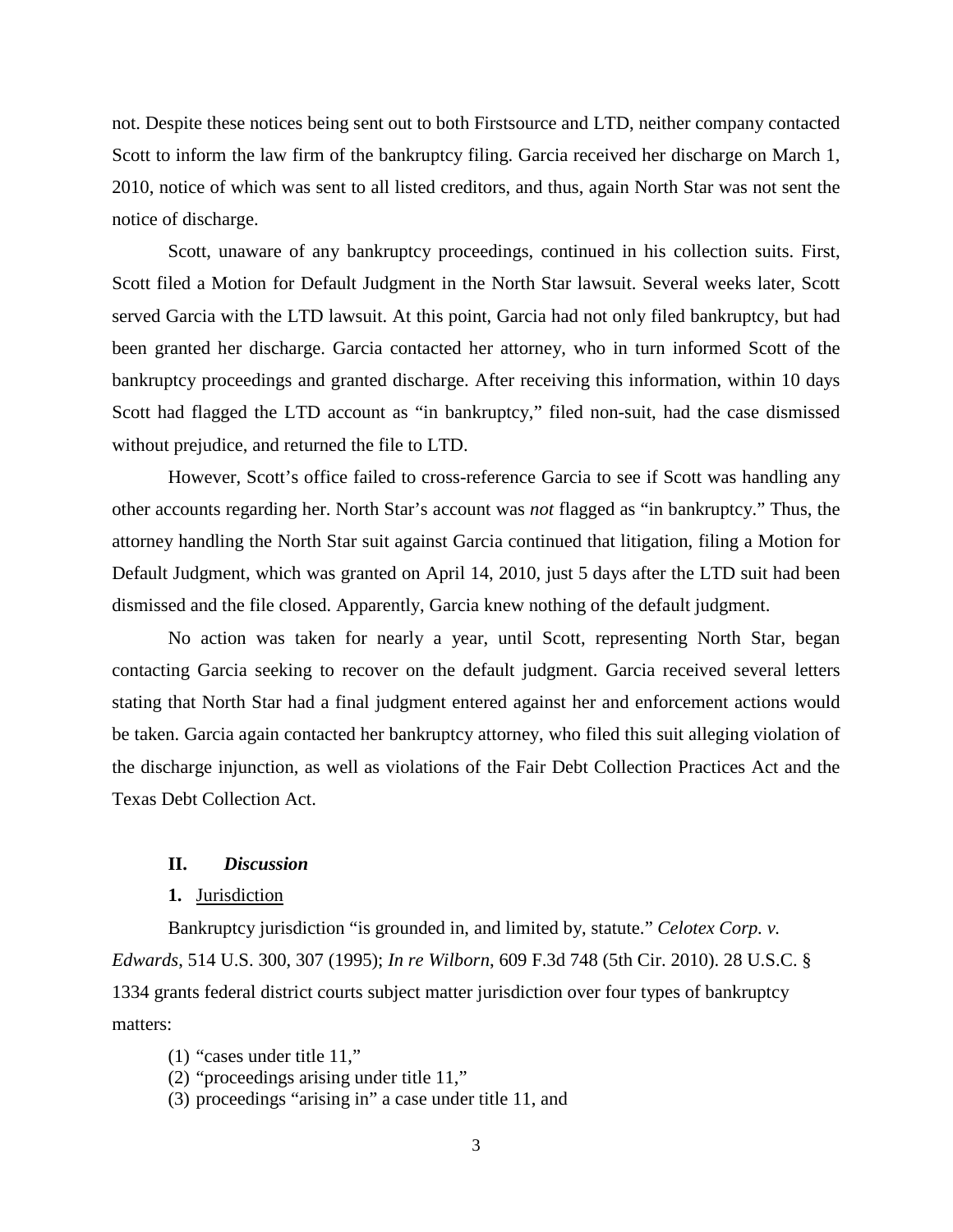(4) proceedings "related to" a case under [title 11.](http://web2.westlaw.com/find/default.wl?mt=26&db=1000546&docname=11USCAS1127&rp=%2ffind%2fdefault.wl&findtype=L&ordoc=2002478711&tc=-1&vr=2.0&fn=_top&sv=Split&tf=-1&pbc=FE48A835&rs=WLW12.07)

*In re U.S. Brass Corp.*, 301 F.3d 296 (5th Cir. 2002). The first category refers to the bankruptcy petition itself. *Id*. The second, third, and fourth categories, all listed in section [1334\(b\),](http://web2.westlaw.com/find/default.wl?mt=26&db=1000546&docname=28USCAS1334&rp=%2ffind%2fdefault.wl&findtype=L&ordoc=2002478711&tc=-1&vr=2.0&fn=_top&sv=Split&tf=-1&pbc=FE48A835&rs=WLW12.07) "operate conjunctively to define the scope of jurisdiction. *Id*. "Arising under proceedings are matters invoking a substantive right created by the Bankruptcy Code." *Wood v. Wood (In re Wood),* 825 F.2d 90, 97 (5th Cir. 1987). Bankruptcy judges may hear all proceedings "arising in" title 11, as well as otherwise "related to" a case under title 11. Proceedings "arising in" are "generally thought to involve administrative-type matters" or "matters that could arise only in bankruptcy." *Id*. A proceeding is "related to" a bankruptcy if "the outcome of that proceeding could *conceivably* have any effect on the estate being administered in bankruptcy." *In re Wood*, 825 F.2d 90, 93 (5th Cir. 1987) (citing *Pacor, Inc. v. Higgins*, 743 F.2d 984, 994 (3rd Cir. 1984)).[2](#page-3-0) The bankruptcy court's "related-to" jurisdiction is not limitless. *[Id](http://web2.westlaw.com/find/default.wl?mt=26&db=708&tc=-1&rp=%2ffind%2fdefault.wl&findtype=Y&ordoc=2017895155&serialnum=1995091686&vr=2.0&fn=_top&sv=Split&tf=-1&pbc=8DDB1447&rs=WLW12.07)*.

Federal district courts are granted supplemental jurisdiction under 28 U.S.C. section 1367, however, bankruptcy courts may not exercise this supplemental jurisdiction. *See In re Smith*, 2012 WL 566246 (Bankr. W.D. Tex. Feb. 21, 2012) (quoting *Walker v. Cadle Co. (In re Walker),* 51 F.3d 562, 572–573 (5th Cir. 1995)). However, 28 U.S.C. section 157(a) permits a district court to refer "any and all proceedings arising under title 11 or arising in or related to a case under title 11" to the bankruptcy judges within the district. Section 157(a) distinguishes core and non-core cases, providing that bankruptcy courts may 'hear and determine' core cases, but noting that bankruptcy courts may only submit findings of fact and conclusions of law to the district court in non-core cases. *See* 28 U.S.C. § 157(b), (c).

### a. Jurisdiction over Discharge Injunction Claim

ı

There is little doubt that subject matter jurisdiction exists with regard to an action brought under section 524 of the Bankruptcy Code, as that is a matter that "arises under" title 11. *See* 28 U.S.C. § 1334(b). However, section 524 does not itself contain a specific remedy provision. One is implied, of course, by the injunctive language of the statute, but the lack of a specific remedial language similar to that found in section 362 (for violations of the pre-discharge automatic stay) has caused some confusion in the case law.

<span id="page-3-0"></span><sup>2</sup> The Supreme Court cites both *Pacor* and *Wood* favorably. *[Celotex Corp. v. Edwards,](https://web2.westlaw.com/find/default.wl?mt=26&db=708&tc=-1&rp=%2ffind%2fdefault.wl&findtype=Y&ordoc=2024704277&serialnum=1995091686&vr=2.0&fn=_top&sv=Split&tf=-1&pbc=9ABCE5F5&rs=WLW12.07)* 514 U.S. 300, 308 [n. 6, 115 S. Ct. 1493, 131 L.Ed.2d 403 \(1995\).](https://web2.westlaw.com/find/default.wl?mt=26&db=708&tc=-1&rp=%2ffind%2fdefault.wl&findtype=Y&ordoc=2024704277&serialnum=1995091686&vr=2.0&fn=_top&sv=Split&tf=-1&pbc=9ABCE5F5&rs=WLW12.07)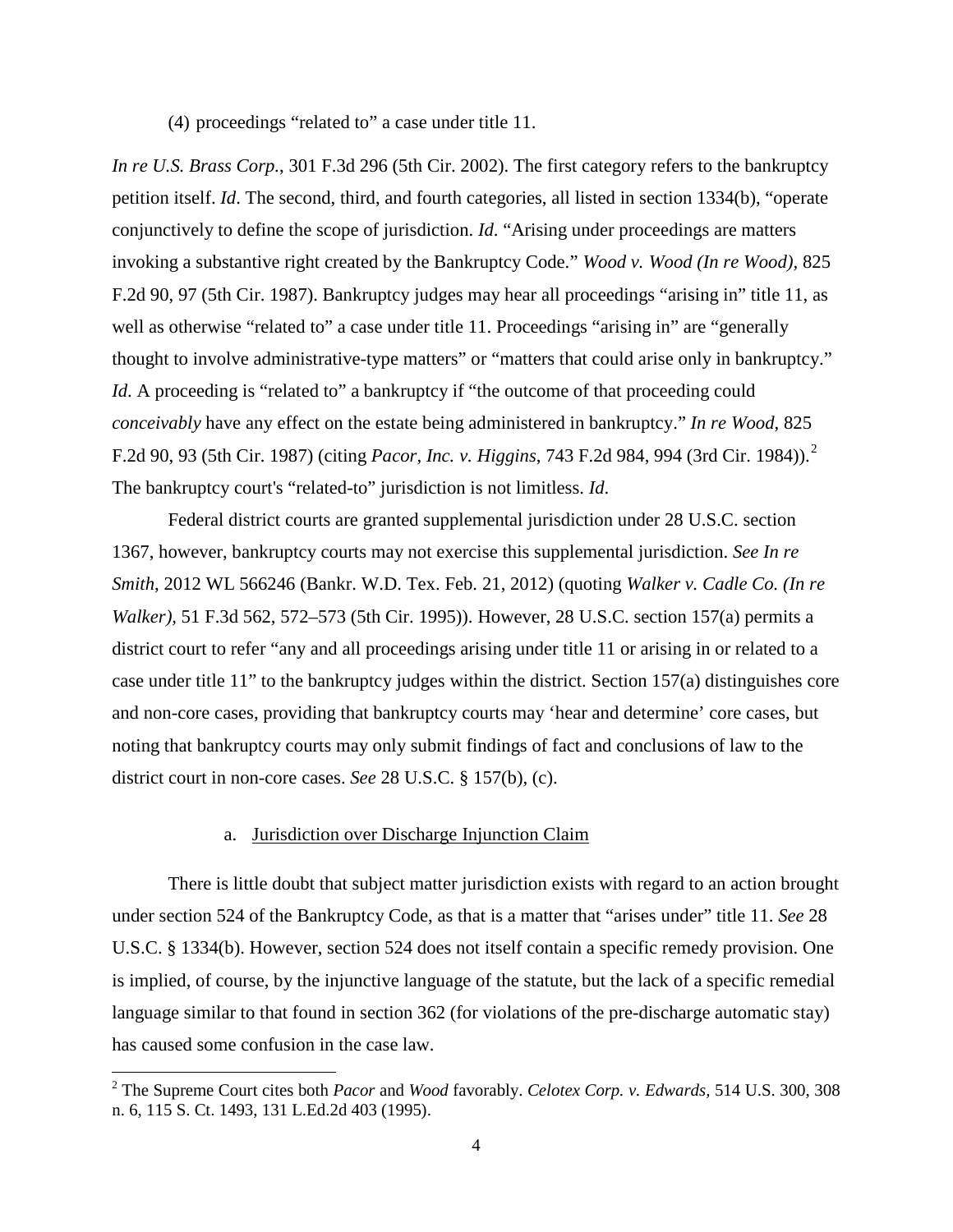An obvious place to look for a remedy in the absence of a specific provision in section 524 itself, is section 105. That section states that

(a) The court may issue any order, process, or judgment that is necessary or appropriate to carry out the provisions of this title.

. . .

(c) The ability of any district judge or other officer or employee of a district court to exercise any of the authority or responsibilities conferred upon the court under this title shall be determined by reference to the provisions relating to such judge, officer, or employee set forth in title 28. This subsection shall not be interpreted to exclude bankruptcy judges and other officers or employees appointed pursuant to chapter [6](http://www.law.cornell.edu/uscode/text/28/part-I/chapter-6) of title 28 from its operation.

11 U.S.C. § 105.

Currently, there is a split among Circuits over how much enforcement power section 105 of the Bankruptcy Code grants a bankruptcy court. The Third, Sixth, and Ninth Circuits have held section 105 may not be used to enforce Code provisions other than the automatic stay. *See Joubert v. ABN AMRO Mortgage Group, Inc. (In re Joubert),* 411 F.3d 452 (3rd Cir. 2005); *Walls v. Wells Fargo Bank, N.A.,* 276 F.3d 502 (9th Cir. 2002); *Pertuso v. Ford Motor Credit Co.,* 233 F.3d 417 (6th Cir. 2000). These rulings have limited debtors by allowing them to only seek relief for an alleged violation of the discharge injunction through a contempt proceeding, not a private right of action (*i.e.*, court enforcement of its own orders, which may or may not include monetary compensation of the victim).

Both the First and Fifth Circuits have held contrary, finding that section 105, by its plain language, does authorize bankruptcy courts to enter orders to effectuate the discharge injunction imposed by section 524. *Bassette v. Avco Financial Services, Inc.*, 230 F.3d 439 (1st Cir. 2000); *Campbell v. Countrywide Home Laons, Inc.*, 545 F.3d 348, 356 n. 1 (5th Cir. 2008); *see Marrama v. Citizens Bank of Mass.*, 549 U.S. 365, 127 S. Ct. 1105 (2007). Said one court, civil contempt damages issued on a case-by-case basis from each individual "home court" may not be sufficient to "carry out the provisions" of the Bankruptcy Code or "enforce or implement court orders or rules, or to prevent an abuse of process." *In re Cano*, 410 B.R. 506, 543 (Bankr. S.D. Tex. 2009). Section 105 requires a court to fashion a remedy sufficient to ensure that debtors and creditors comply with the Code and court orders. *Id*. Limiting parties to only contempt actions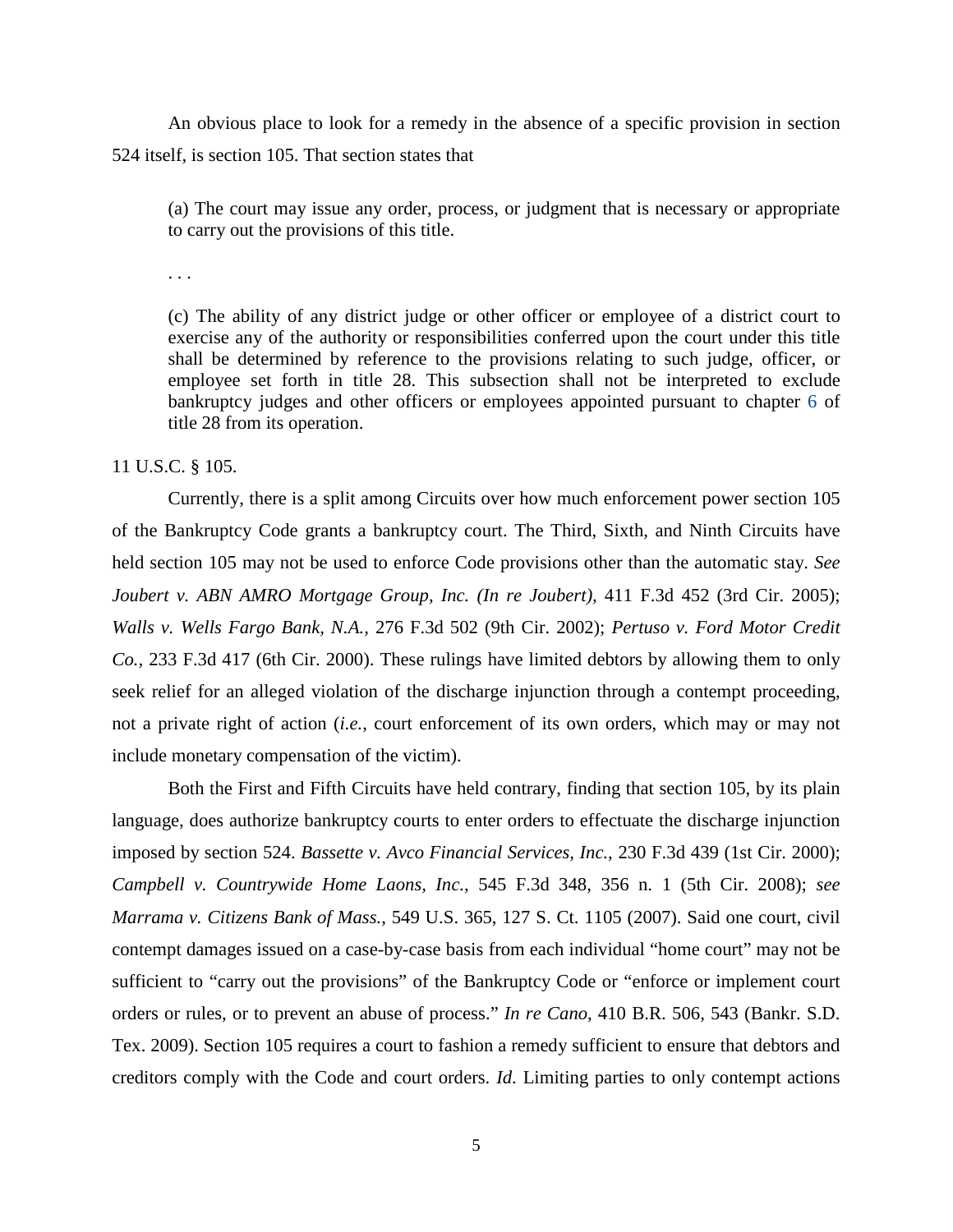would supply an inadequate remedy and contravene section 105's plain language and congressional intent. *Id*. These authorities satisfy the court that it has both the jurisdiction and the judicial power to fashion appropriate relief under section 105, and that the court is not limited to the contempt remedy in fashioning that relief.

# b. Jurisdiction over Fair Debt Collection Practices Act and Texas Fair Debt Collection Practices Act Claims

The Fair Debt Collection Practices Act includes a grant of jurisdiction authorizing suits to be "brought in any appropriate United States district court without regard to the amount in controversy, or in any other court of competent jurisdiction." *See* 15 U.S.C. § 1692k. However, the district court is also a court of competent jurisdiction by virtue of section 1334 of title 29, which grants subject matter jurisdiction over matters that at least "related to" the debtors' bankruptcy court. *See* 28 U.S.C. § 1334(b). Such matters can then (and are, by general order) referred to the bankruptcy court.

In *In re Burns*, the bankruptcy court for the Southern District of Texas concluded that it had "core" subject matter jurisdiction over a chapter 7 debtor's post-discharge debt collection claims because those claims were based on the same facts as the debtor's claim for violation of the discharge injunction, and issues involving a debtor's discharge are "core." 2010 WL 642312, at \*4-5 (Bankr. S.D.Tex. Feb. 18, 2010). The court further reasoned that because the test for "related to" jurisdiction in the Fifth Circuit considers whether the "outcome could alter the debtor's rights, liabilities, options or freedom of action," it was broad enough to encompass the debtor's FDCPA and state law claims. *Id*. at \*3 (quoting *In re Majestic Energy Corp.*, 835 F.2d 87, 90 (5th Cir. 1988) (citing *Lone Star Fund V (U.S.), L.P. v. Barclays Bank PLC*, 594 F.3d 383 (5th Cir. 2010))); *cf. Lomax v. Bank of America, N.A.*, 435 B.R. 362 (N.D. W. Va. 2010) (finding that claims arising under the bankruptcy code and FDCPA claims should be tried together in the district court for purposes of judicial efficiency).

In *In re Smith*, this court found a lack of subject matter jurisdiction over a debtor's postdischarge debt collection claims. 2012 WL 566246, at \*8 (Bankr. W.D. Tex. Feb. 21, 2012). This court distinguished *Burns* on the basis that *Burns* was a chapter 7 case, while *Smith* was chapter 13, and thus the debtor's post discharge debt collection claims in *Smith* could have no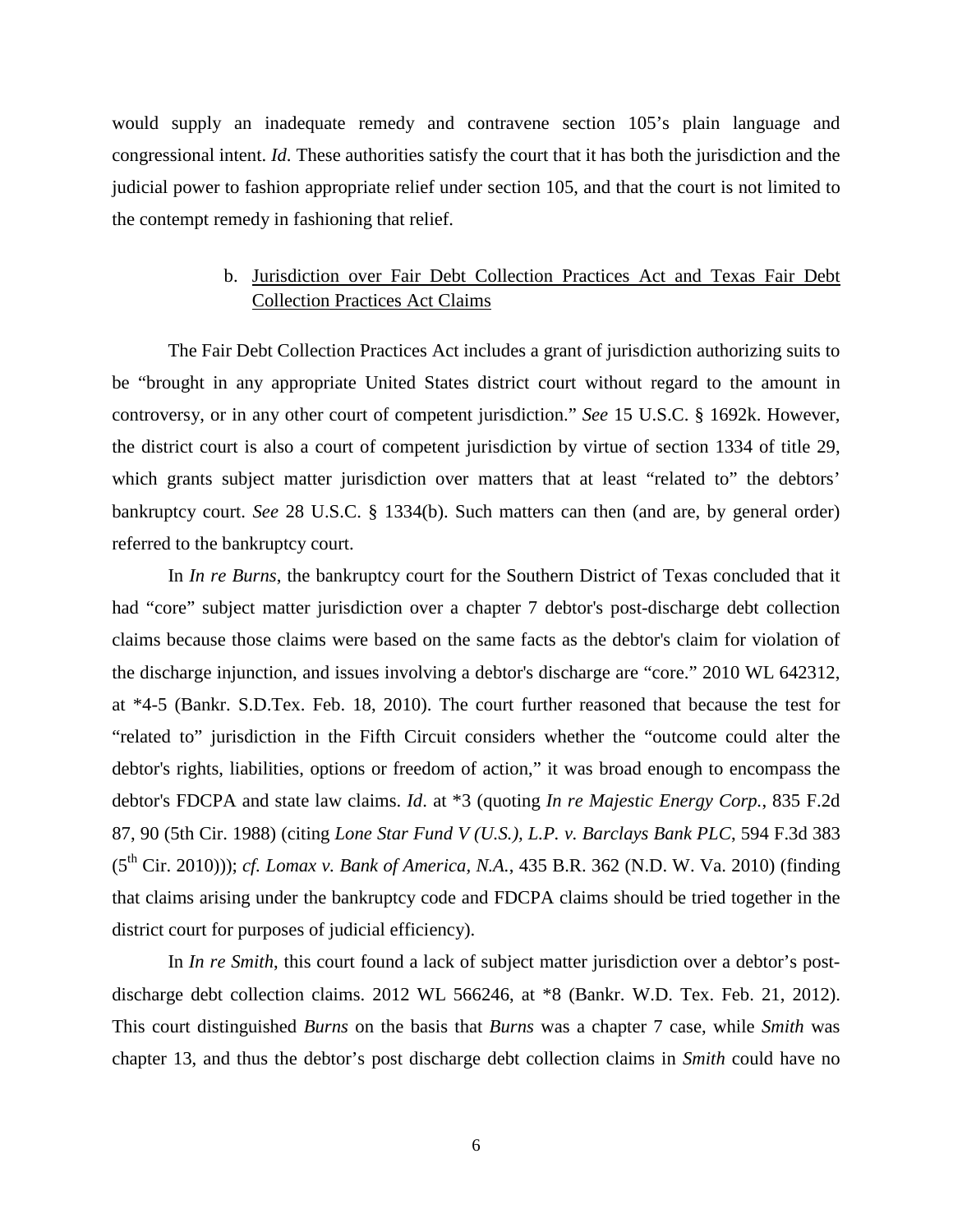impact whatsoever on the administration of a debtor's concluded bankruptcy case.<sup>[3](#page-6-0)</sup> Id. at n. 4. This plaintiff was involved in chapter 7, and has already received a discharge. The facts are on all fours with *Burns*.

Claims under the FDCPA or state debt collection protection acts do not raise substantive rights created under bankruptcy law, as such claims can exist independently of a pending or ongoing bankruptcy case, and are not otherwise defined as core proceedings under 28 USC § 157(b)(2). Thus, for the Court to have jurisdiction over those claims, they must fall within the Court's "related-to" jurisdiction. *Atwood v. GE Money Bank (In re Atwood*, 452 B.R. 249, (Bankr. D.N.M. 2011). The test for determining whether the bankruptcy court has "related-to" jurisdiction over a proceeding is whether the "outcome could have any conceivable effect on the estate being administered in bankruptcy." *Morrison v. Western Builders of Amarillo, Inc. (In re Morrison),* 555 F.3d 473, 479 (5th Cir. 2009). The *Pacor* decision (quoted by the court in *Morrison*) did not end its discussion of the scope of "related to" jurisdiction with this observation, however. IT went on to add that an action is related to bankruptcy if "the outcome could alter the debtor's rights, liabilities, options, or freedom of action (either positively or negatively), and which in any way impacts upon the handling and administration of the bankrupt estate." *Equity Broad Corp. v. Shubert (In re Winstar Communs. Inc.),* 284 B.R. 40, 50 (Bankr. D. Del.2002) (quoting *Pacor v. Higgins,* 743 F.2d 984 (3d Cir. 1984)).

It is unfortunate that *Pacor* and its analysis have been applied without real analysis to broad arrays of circumstances far different from those that engendered the oft-repeated language in *Pacor*. In the context of a recently initiation chapter 11 reorganization proceeding for the Johns-Manville Corporation, references to the "administration of the estate" are natural and sensible. Over the years, however, courts have accepted as a truism that "related to a *case* under title 11" is exactly equivalent to "could conceivably affect the administration of the estate." *See e.g., In re Middlesex Power Equipment & Marine, Inc.*, 292 F.3d 61, 68 (1st Cir. 2002); *In re Gallucii*, 931 F.2d 739, 742 (11th Cir. 1991); *Rajala v. Gardner*, 2011 WL 453432, at \*5 (D. Kan. Feb. 4, 2011); *LFP IP, LLC v. Midway Venture LLC*, 2010 WL 4923037, at \*3 (C.D. Cal. Dec. 1, 2010) (citing *In re Feitz*, 852 F.2d 455, 457 (9th Cir. 1988)). The two expressions are in fact *not* equivalent, as is readily apparent when the two phrases are applied to other scenarios not

ı

<span id="page-6-0"></span><sup>&</sup>lt;sup>3</sup> This Court also cited to *Stern v. Marshall*, 131 S. Ct. 2594 (2011), as possible preclusion from a bankruptcy court entering final judgment on debt collection claims.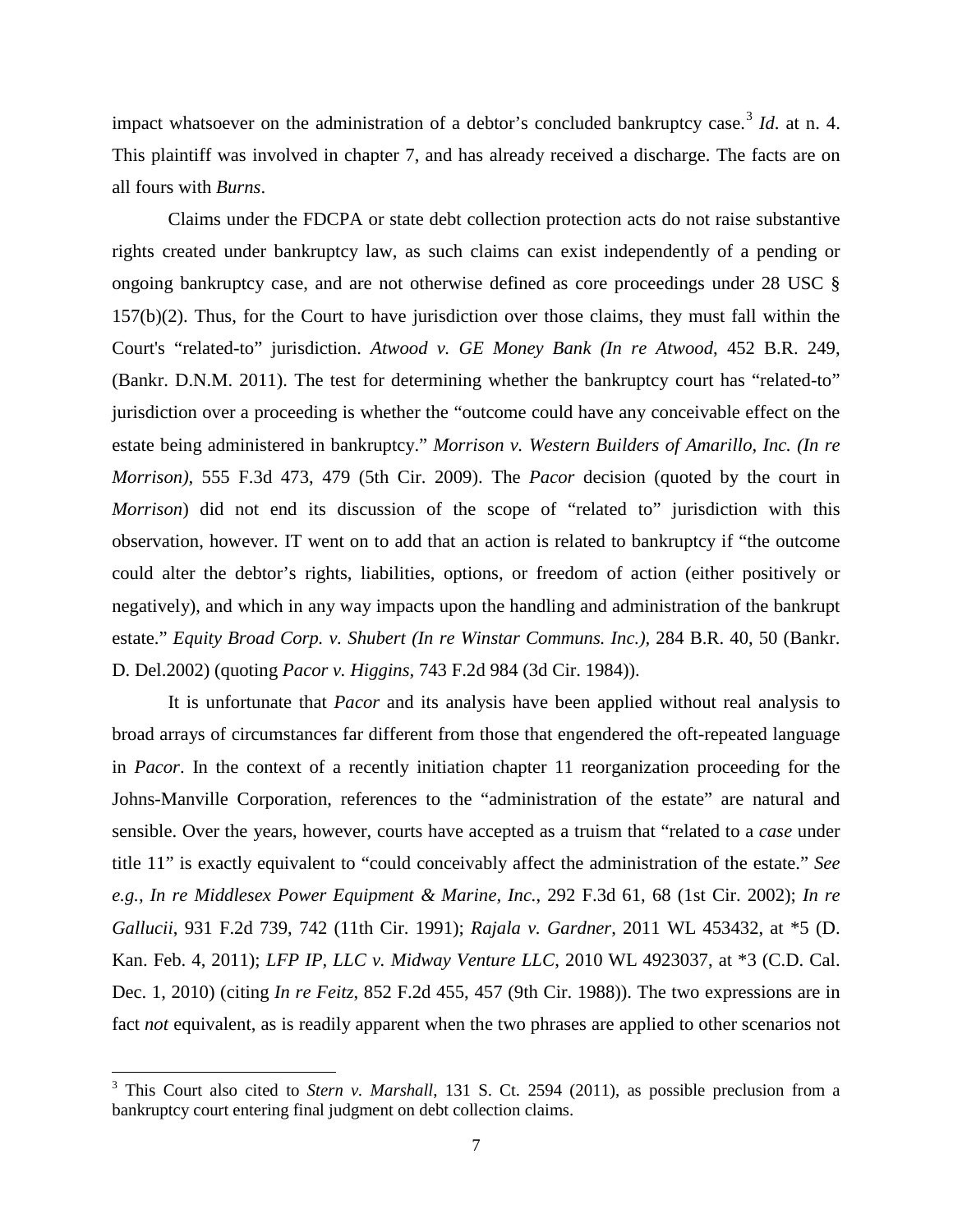involving pending chapter 11 reorganizations. For example, a judgment in favor of the creditor on its underlying claim, as part of the creditor's section 523(a) action is easily "related to a case under title 11" but is almost never a matter that could conceivably affect the administration of the estate." *See In re Morrison*, 555 F.3d at 479. Court have also struggled with the *Pacor* language when considering litigation matters that are brought post-confirmation in a chapter 11 case, because such matters are almost always matters that are "related to a case under title 11" yet are usually not matters that "could conceivably affect the administration of the estate," because estate administration ends at confirmation. *See In re Resorts Intern.*, 372 F.3d 154, 163-71 (3d Cir. 2004).

As unfortunate as the case law development has been in this area, however, the precedents are now so well established that they cannot be ignored. The judicial gloss imposed on title 28 is, by now, more of a hard shell. The language of the case law ahs in effect supplanted the language of the statute. And the case law rule says that the plaintiff's FDCPA and TDCA causes of action cannot stand.

Resolution of FDCPA and TDCA claims has no impact on the administration of a debtor's post discharge estate. The debtor had already concluded their bankruptcy proceedings, as the bankruptcy estate has been discharged and no longer exists. When the factual allegations which give rise to a debtor's FDCPA and other state law claims all occurred post-petition, and as a result are not property of the debtor's estate. *In re Frambes*, 454 B.R. 437 (Bankr. E.D. Ky. 2011). Whatever their outcome, the debtor's estate will be unaffected and thus, the court lacks "related to" jurisdiction over these claims. *See, e.g., [Vienneau v. Saxon Capital, Inc. \(In re](http://web2.westlaw.com/find/default.wl?mt=26&db=164&tc=-1&rp=%2ffind%2fdefault.wl&findtype=Y&ordoc=2025388201&serialnum=2019636319&vr=2.0&fn=_top&sv=Split&tf=-1&pbc=68BEAAC6&rs=WLW12.07)  Vienneau),* [410 B.R. 329 \(Bankr. D. Mass. 2009\);](http://web2.westlaw.com/find/default.wl?mt=26&db=164&tc=-1&rp=%2ffind%2fdefault.wl&findtype=Y&ordoc=2025388201&serialnum=2019636319&vr=2.0&fn=_top&sv=Split&tf=-1&pbc=68BEAAC6&rs=WLW12.07) *[Harlan v. Rosenberg & Associates, LLC \(In re](http://web2.westlaw.com/find/default.wl?mt=26&db=164&tc=-1&rp=%2ffind%2fdefault.wl&findtype=Y&ordoc=2025388201&serialnum=2018427519&vr=2.0&fn=_top&sv=Split&tf=-1&pbc=68BEAAC6&rs=WLW12.07)  Harlan),* [402 B.R. 703 \(Bankr. W.D. Va. 2009\);](http://web2.westlaw.com/find/default.wl?mt=26&db=164&tc=-1&rp=%2ffind%2fdefault.wl&findtype=Y&ordoc=2025388201&serialnum=2018427519&vr=2.0&fn=_top&sv=Split&tf=-1&pbc=68BEAAC6&rs=WLW12.07) *[Goldstein v. Marine Midland Bank., N.A. \(In re](http://web2.westlaw.com/find/default.wl?mt=26&db=164&tc=-1&rp=%2ffind%2fdefault.wl&findtype=Y&ordoc=2025388201&serialnum=1996231399&vr=2.0&fn=_top&sv=Split&tf=-1&pbc=68BEAAC6&rs=WLW12.07)  Goldstein),* [201 B.R. 1 \(Bankr. D. Maine 1996\).](http://web2.westlaw.com/find/default.wl?mt=26&db=164&tc=-1&rp=%2ffind%2fdefault.wl&findtype=Y&ordoc=2025388201&serialnum=1996231399&vr=2.0&fn=_top&sv=Split&tf=-1&pbc=68BEAAC6&rs=WLW12.07) Any factual nexus between the alleged conduct violating the discharge injunction and FDCPA/state law claims is insufficient, in and of itself, to confer "related to" jurisdiction on the Bankruptcy Court to hear the claim. *In re* Wilkinson, 2012 WL 112945, at \*11 (Bankr. W.D. Tex. Jan. 12, 201) (citing *Atwood v. GE Money Bank (In re Atwood*), [4](#page-7-0)52 B.R. 249, (Bankr. D.N.M. 2011)). This court agrees with the majority of courts<sup>4</sup>

 $\overline{\phantom{0}}$ 

<span id="page-7-0"></span><sup>4</sup> *See [Wynne v. Aurora Loan Services, LLC \(In re Wynne\),](http://web2.westlaw.com/find/default.wl?mt=26&db=164&tc=-1&rp=%2ffind%2fdefault.wl&findtype=Y&ordoc=2024971438&serialnum=2021308302&vr=2.0&fn=_top&sv=Split&tf=-1&referencepositiontype=S&pbc=6384D50B&referenceposition=770&rs=WLW12.07)* 422 B.R. 763, 770 (Bankr. M.D. Fla. 2010) (finding that the debtors' claims under the FDCPA and the Florida Consumer Collection Practices Act were not causes of action created by the Bankruptcy Code and could exist outside of the bankruptcy case); *King v. 1062 LLP (In re King),* [2010 WL 3851434 \(Bankr. D. Colo. 2010\)](http://web2.westlaw.com/find/default.wl?mt=26&db=0000999&tc=-1&rp=%2ffind%2fdefault.wl&findtype=Y&ordoc=2024971438&serialnum=2023224661&vr=2.0&fn=_top&sv=Split&tf=-1&pbc=6384D50B&rs=WLW12.07) (dismissing debtor's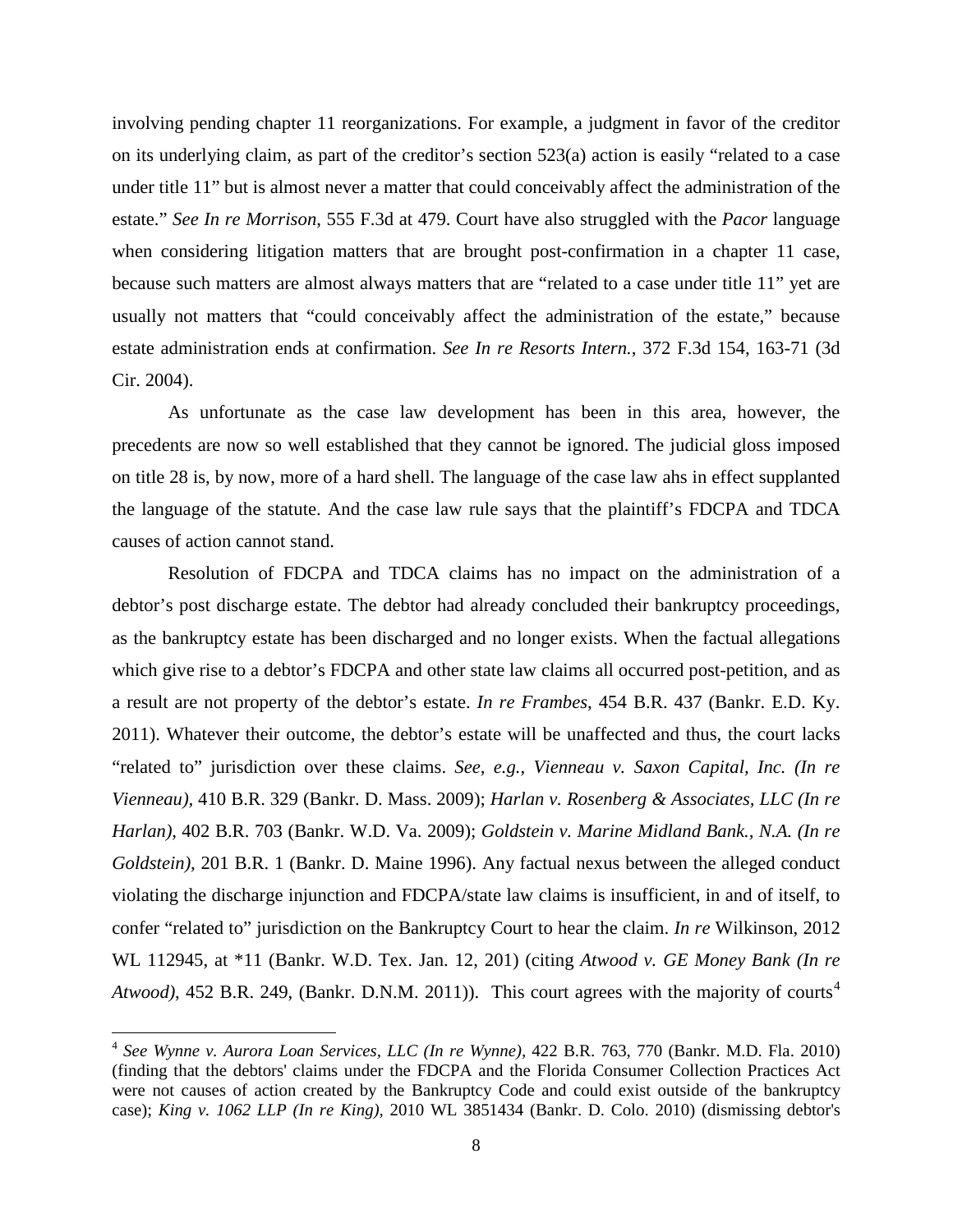that have concluded bankruptcy courts do not have "related to" jurisdiction over a chapter 7 debtor's post petition claims for unfair debt collection practices. Resolution of the FDCPA and TDCA claims will have no impact on the Plaintiff's bankruptcy estate. Thus, this court concludes that it lacks jurisdiction to hear this claim, but will submit findings of fact and conclusions of law to the District Court.

#### **2.** Liability of the Violation of the Discharge Injunction

ı

The discharge of a debt in bankruptcy "operates as an injunction against the commencement or continuation of an action, employment of process, or an act, to collect, recover, or offset any such debt as a personal liability of the debtor." 11 U.S.C. § 524(a). To succeed on a violation of discharge injunction claim the debtor must "show by [clear and convincing evidence] that the offending . . . entity had knowledge [actual or constructive] of the discharge and willfully violated it by continuing with the activity complained of." *Torres v. Chase Bank USA, N.A. (In re Torres),* 367 B.R. 478, 490 (Bankr. S.D.N.Y. 2007). A discharge injunction is willfully violated if creditor (1) knows the injunction has been entered and (2) intends the actions that violate it. "That the actions are intentional—as opposed to the actual violation of the injunction being intentional—is sufficient." *In re McClure*, 420 B.R. 655 (Bankr. N.D. Tex. 2009); *see also In re Sandburg Financial Corp.*, 446 B.R. 793 (S.D. Tex. 2011). Subjective beliefs or the intent of the creditor are irrelevant to whether the violation of discharge injunction was "willful." *In re Thompson*, 456 B.R. 121 (Bankr. M.D. Fla. 2010). Unlike claims brought under the FDCPA or TDCA, no affirmative defense of bona fide error exists in a

claims for violation of the FDCPA and the Colorado Consumer Protection Act based on defendant's postpetition actions because such claims did not fall within the bankruptcy court's non-core jurisdiction); *Lambert v. Schwab (In re Lambert),* [438 B.R. 523 \(Bankr. M.D. Pa. 2010\)](http://web2.westlaw.com/find/default.wl?mt=26&db=164&tc=-1&rp=%2ffind%2fdefault.wl&findtype=Y&ordoc=2024971438&serialnum=2022953413&vr=2.0&fn=_top&sv=Split&tf=-1&pbc=6384D50B&rs=WLW12.07) (no bankruptcy court jurisdiction over post-petition claims under FDCPA); *In re Shortsleeve,* [349 B.R. 297 \(Bankr. M.D. Ala.](http://web2.westlaw.com/find/default.wl?mt=26&db=164&tc=-1&rp=%2ffind%2fdefault.wl&findtype=Y&ordoc=2024971438&serialnum=2010236889&vr=2.0&fn=_top&sv=Split&tf=-1&pbc=6384D50B&rs=WLW12.07)  [2006\)](http://web2.westlaw.com/find/default.wl?mt=26&db=164&tc=-1&rp=%2ffind%2fdefault.wl&findtype=Y&ordoc=2024971438&serialnum=2010236889&vr=2.0&fn=_top&sv=Split&tf=-1&pbc=6384D50B&rs=WLW12.07) (bankruptcy court lacked subject matter jurisdiction over debtor's FDCPA claim arising from defendant's post-discharge activity); *[Csondor v. Weinstein, Treiger & Riley, P.S. \(In re Csondor\),](http://web2.westlaw.com/find/default.wl?mt=26&db=164&tc=-1&rp=%2ffind%2fdefault.wl&findtype=Y&ordoc=2024971438&serialnum=2004344750&vr=2.0&fn=_top&sv=Split&tf=-1&pbc=6384D50B&rs=WLW12.07)* 309 [B.R. 124 \(Bankr. E.D. Pa. 2004\)](http://web2.westlaw.com/find/default.wl?mt=26&db=164&tc=-1&rp=%2ffind%2fdefault.wl&findtype=Y&ordoc=2024971438&serialnum=2004344750&vr=2.0&fn=_top&sv=Split&tf=-1&pbc=6384D50B&rs=WLW12.07) (holding that bankruptcy court could not exercise "related to" jurisdiction over FDCPA claim); *[Vogt v. Dynamic Recovery Services \(In re Vogt\),](http://web2.westlaw.com/find/default.wl?mt=26&db=164&tc=-1&rp=%2ffind%2fdefault.wl&findtype=Y&ordoc=2024971438&serialnum=2001064039&vr=2.0&fn=_top&sv=Split&tf=-1&pbc=6384D50B&rs=WLW12.07)* 257 B.R. 65 (Bankr. D. [Colo. 2000\)](http://web2.westlaw.com/find/default.wl?mt=26&db=164&tc=-1&rp=%2ffind%2fdefault.wl&findtype=Y&ordoc=2024971438&serialnum=2001064039&vr=2.0&fn=_top&sv=Split&tf=-1&pbc=6384D50B&rs=WLW12.07) (bankruptcy court did not have jurisdiction to hear or adjudicate debtor's FDCPA claim); *[Goldstein v. Marine Midland Bank, N.A. \(In re Goldstein\),](http://web2.westlaw.com/find/default.wl?mt=26&db=164&tc=-1&rp=%2ffind%2fdefault.wl&findtype=Y&ordoc=2024971438&serialnum=1996231399&vr=2.0&fn=_top&sv=Split&tf=-1&referencepositiontype=S&pbc=6384D50B&referenceposition=5&rs=WLW12.07)* 201 B.R. 1, 5 (Bankr. D. Me. 1996) (holding that bankruptcy court lacked jurisdiction over FDCPA claims); *see also [McGlynn v. The Credit Store,](http://web2.westlaw.com/find/default.wl?mt=26&db=164&tc=-1&rp=%2ffind%2fdefault.wl&findtype=Y&ordoc=2024971438&serialnum=1999131576&vr=2.0&fn=_top&sv=Split&tf=-1&referencepositiontype=S&pbc=6384D50B&referenceposition=584&rs=WLW12.07)  Inc.,* [234 B.R. 576, 584 \(D.R.I. 1999\)](http://web2.westlaw.com/find/default.wl?mt=26&db=164&tc=-1&rp=%2ffind%2fdefault.wl&findtype=Y&ordoc=2024971438&serialnum=1999131576&vr=2.0&fn=_top&sv=Split&tf=-1&referencepositiontype=S&pbc=6384D50B&referenceposition=584&rs=WLW12.07) (District Court concluding that the Bankruptcy Court lacked jurisdiction over plaintiff's FDCPA claim because such claim could have no effect on the bankruptcy estate).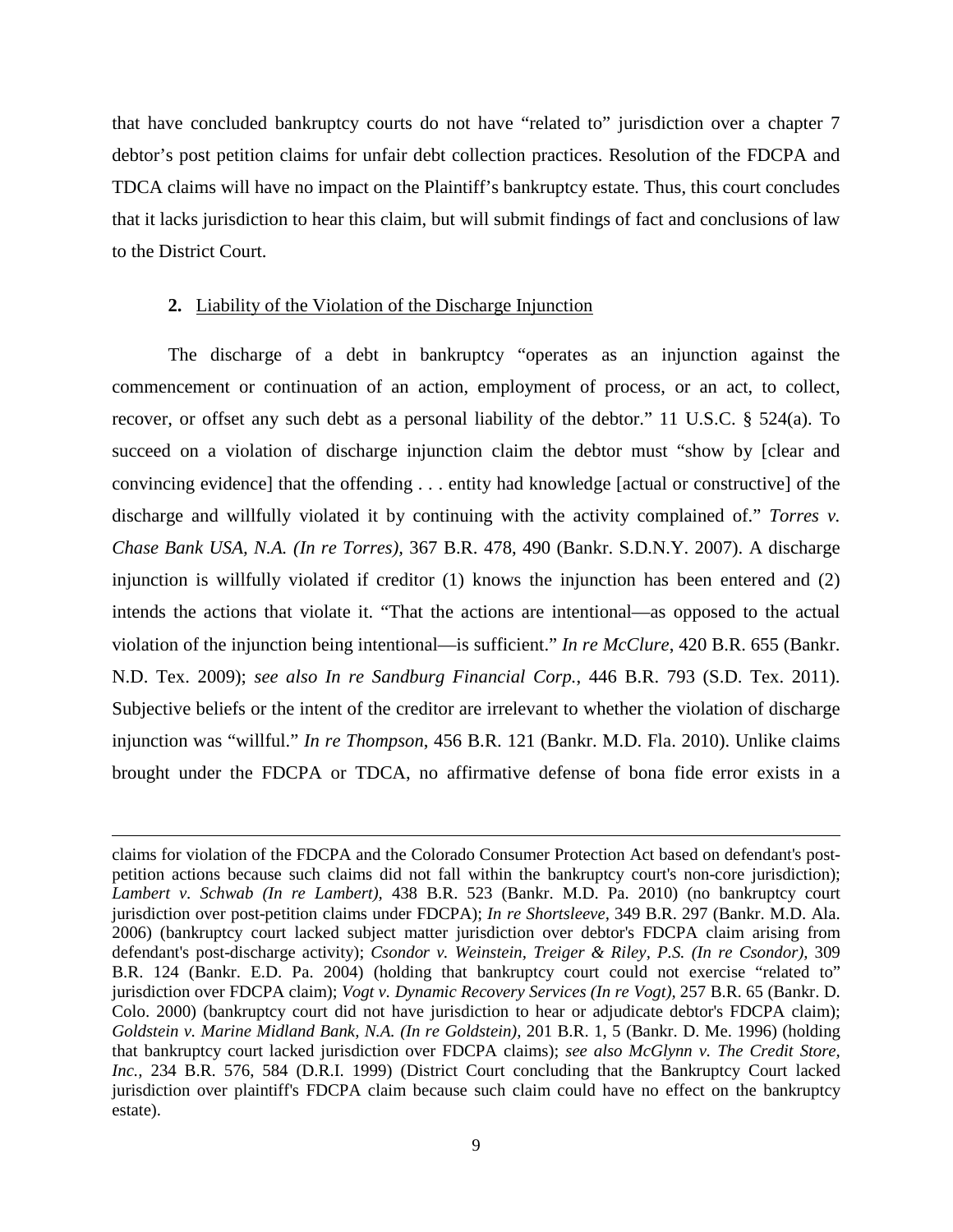violation of discharge injunction actions. *See* 15 U.S.C. § 1692k(c); *see also Jerman v. Carlisle, McNellie, Rini, Kramer & Ulrich LPA*, 130 S. Ct. 1605 (2010).

Here, the liability regarding violation of the discharge injunction turns on whether North Star and Scott had received notice, actual or constructive, of the discharge. Discussing first North Star, who is a wholly owned subsidiary of Zenith, a creditor listed on the Plaintiff's bankruptcy schedules. Imputing knowledge of a parent corporation to its subsidiary is proper where they were "closely related business entities represented by the same lawyers." *Goodman v. Praxair, Inc.*, 494 F.3d 458 (4th Cir. 2007). There is no dispute that Zenith was sent and received notice of the Plaintiff's bankruptcy.

Further, there is no dispute that Firstsource, the collection agency hired by North Star, was sent and received notice. It has long been recognized that the general principle of agency law imputes knowledge from the agent or employee to the principal when it is received in the scope of the agent's employment and is in reference to matters over which the agent's duties or authority extends. *See Martin v. Xarin Real Estate, Inc.*, 703 F.2d 883, 890-91 (5th Cir. 1983); *see also Kemberling v. MetLife Life and Annuity Co. of Connecticut*, 368 Fed. Appx. 63, 68-69 (11th Cir. 2010).

North Star did not send a representative to trial nor dispute the issue of imputed knowledge, either through its parent company Zenith or through its agent Firstsource. As a result, this court finds that knowledge of the Plaintiff's bankruptcy has been imputed through both Zenith, as a parent corporation, and Firstsource, as an agent hired by North Star. Thus, North Star possessed actual knowledge of the bankruptcy discharge, and with no evidence to the contrary, North Star intended all the actions taken that violated the discharge, namely hiring Scott to engage in collection action against the Plaintiff.

Turning next to the issue of whether Scott had received knowledge of the discharge. First, the court acknowledges that Scott was never sent direct notice of the bankruptcy or the discharge, as he was not listed as a creditor on the schedules. Second, neither LTD nor Firstsource, both listed creditors who had hired Scott, informed the law firm of any bankruptcy proceedings. However, Scott was contacted by the Plaintiff's attorney regarding the LTD suit, and given notice that the Plaintiff had received a discharge through bankruptcy. This fact was notated in their computer case management system, but the employee did not cross-reference the LTD suit with the North Star Suit. It has been remarked that constructive notice may be "defined,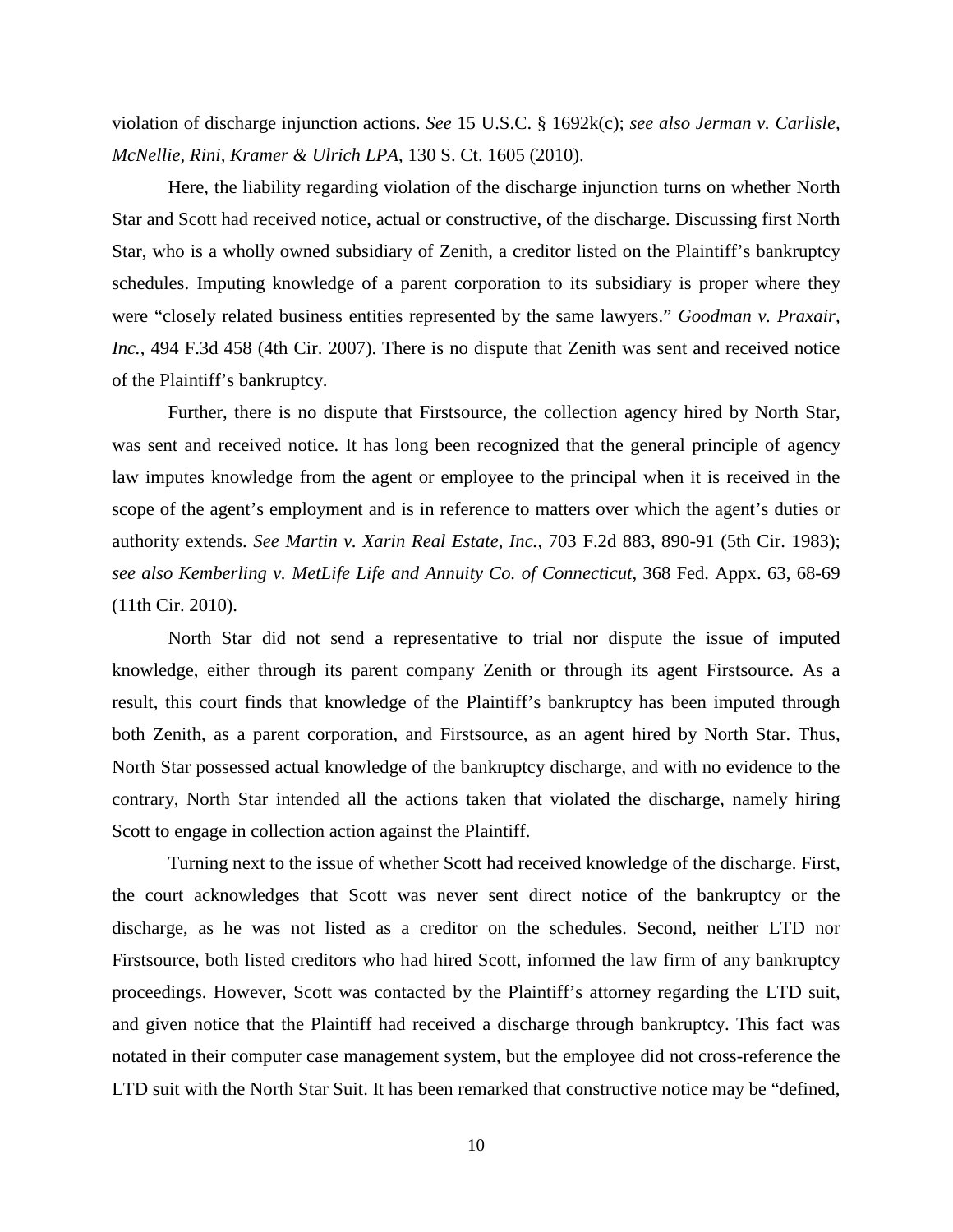crudely, as a rule in which if you should have known something, you'll be held responsible for what you should have known." *Steel Warehouse Co. v. Abalone Shipping Ltd. of Nicosai,* 141 F.3d 234, 237 (5th Cir.1998). Where defendant had access to books and records that may have suggested knowledge, the mere access to the documents and records could establish constructive knowledge but not actual knowledge. *VTech Holdings Ltd. V. PriceWaterhouseCoopers, LLP*, 348 F.Supp. 2d 255, 269-70 (S.D.N.Y. 2004); *accord Nat'l Westminster Bank v. Weksel*, 124 A.D.2d 144 (N.Y. App. Div. 1987). "While an octopus may have eight legs, it is still the same octopus. As a result, bankruptcy law not only requires, but demands, that companies, whether large or small, have in place procedures to ensure that formal bankruptcy notices sent to an internally improper, but otherwise valid corporate address are forwarded in a prompt and timely manner to the correct person/department. As a consequence, [a creditor]'s defense that its collection efforts against the Debtors were merely the result of a flaw in its internal organizational structure—the argument that the right hand does not know what the left hand is doing—falls on deaf ears." *In re Perviz*, 302 B.R. 357, 367 (Bankr. N.D. Ohio 2003). There is no question that Scott was given notice of the Plaintiff's bankruptcy and had access to records reflecting such. While Scott's error may have been a bona fide clerical error that simply resulted in the Plaintiff's accounts falling through a reasonable system of precautionary measures, it was an error that could have and should have been avoided – the debtor certainly had no way of knowing that Scott's firm was handling more than one of her creditors. And no evidence was presented that simple cross-reference was not feasible.

The possibility exists that had the same scenario occurred at the firm of a sole practitioner or in a smaller firm engaged in a lower volume of cases, the cross-referencing of a party engaged in bankruptcy across multiple cases might have been caught more readily. However, if a sole practitioner received the same notice Scott did and did not take actions to prevent concurrent litigation against the same party from moving forward, a court would certainly not alleviate the sole practitioner of liability. How and why then, can a court make exception for a firm simply because it is bigger? Thus, the court concludes that Scott had knowledge of the bankruptcy discharge, and intended their actions leading to a default judgment, the attempts made to enforce and collect on that judgment, and the efforts to contact the debtor to further their collection of the obligation.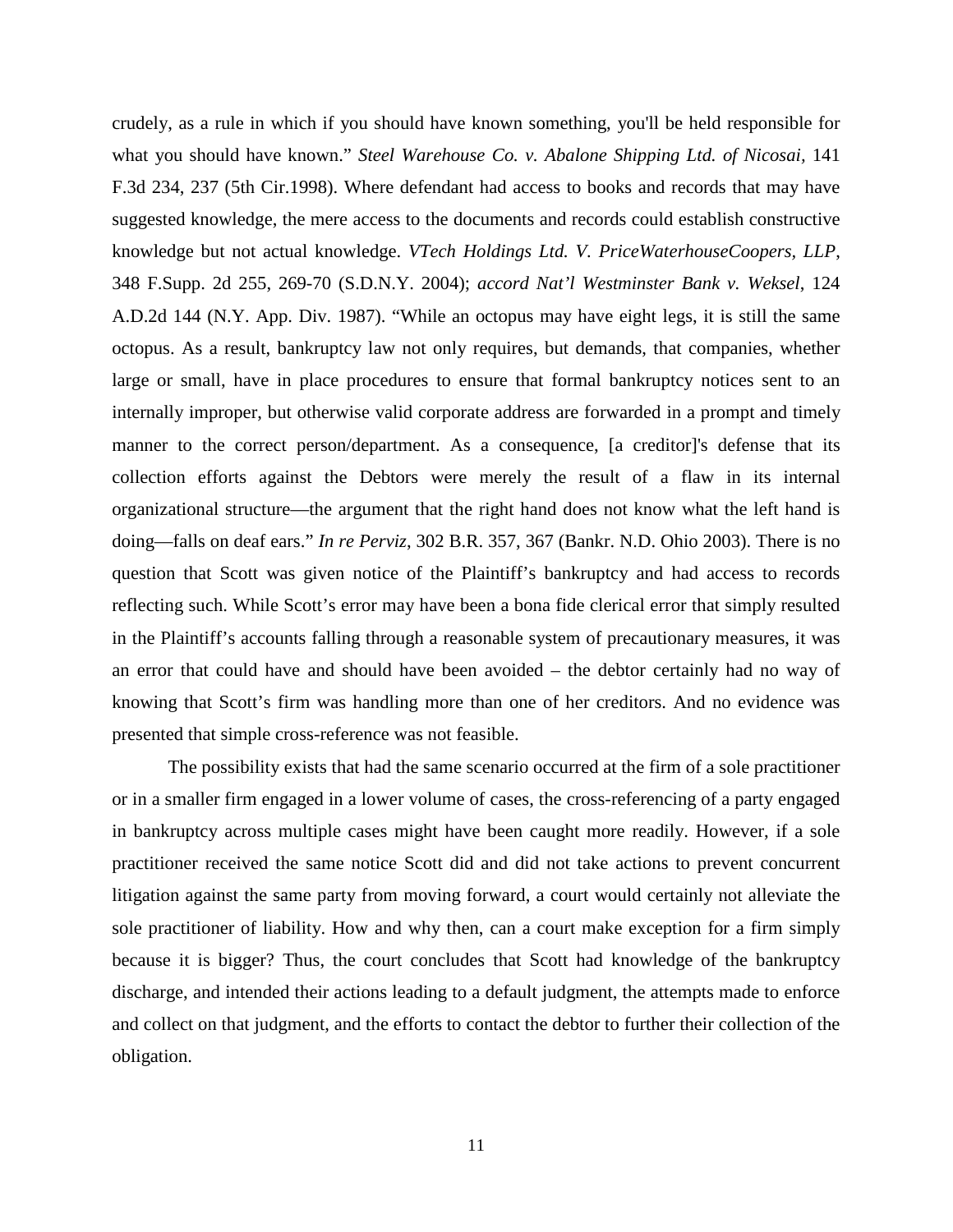### **3.** Damages of the Violation of the Discharge Injunction

Section 105(a) of the Bankruptcy Code states: "The court may issue any order, process, or judgment that is necessary or appropriate to carry out the provisions of this title." 11 U.S.C. § 105(a). A civil contempt order "which compensates a debtor for damages suffered as a result of a creditor's violation of [the discharge injunction is] both necessary and appropriate to carry out the provisions of the bankruptcy code." *Placid Refining Co. v. Terrebonne Fuel and Lube (In re Terrebonne Fuel and Lube, Inc.)*, 108 F.3d 609, 613 (5th Cir. 1997). Compensatory damages, in addition to coercive sanctions, may be awarded as a sanction for civil contempt if a party willfully violates a discharge. *In re Eastman*, 419 B.R. 711, 725 (Bankr. W.D. Tex. 2009) (citing *Torres v. Chase Bank USA, N.A. (In re Torres)*, 367 B.R. 478, 490 (Bankr. S.D.N.Y. 2007). "In cases in which the discharge injunction was violated willfully, courts have awarded debtors actual damages, punitive damages and attorney's fees." *In re McClure*, 420 B.R. 655, 663 (Bankr. N.D. Tex. 2009)

A debtor who has suffered pecuniary losses as a result of a willful violation of discharge injunction may request an award of compensation for actual damages (in this context, actual damages means economic harm). *See McClure*, 420 B.R. at 663. (While emotional distress damages could not be awarded, debtors were entitled to compensation for substantial time and effort they expended in prosecuting their claims, at a rate of \$50 per hour for 25 hours a debtor husband and debtor wife spent consulting with attorney, preparing for trial, and actual trial itself, in total amount of \$2,500); *see also* 4 COLLIER ON BANKRUPTCY ¶ 524.02[2][c] (15th ed. rev. 2009) (and cases cited therein) (Actual damages may include damages for emotional distress).

The Plaintiff here presented evidence that she sustained \$450 in actual out of pocket expenses as a result of medical care necessary to treat the flare up in neuropathy. The court further finds that the debtor suffered emotional distress, and that an appropriate award for such distress is \$2,500. Finally the court finds that the debtor should recover her attorney's fees in prosecuting this case. Such fees shall be submitted by affidavit after this ruling, per the practice in the Western District of Texas.

### **III.** *Findings of Fact and Conclusions of Law*

1. The Plaintiff is Vicenta Garcia.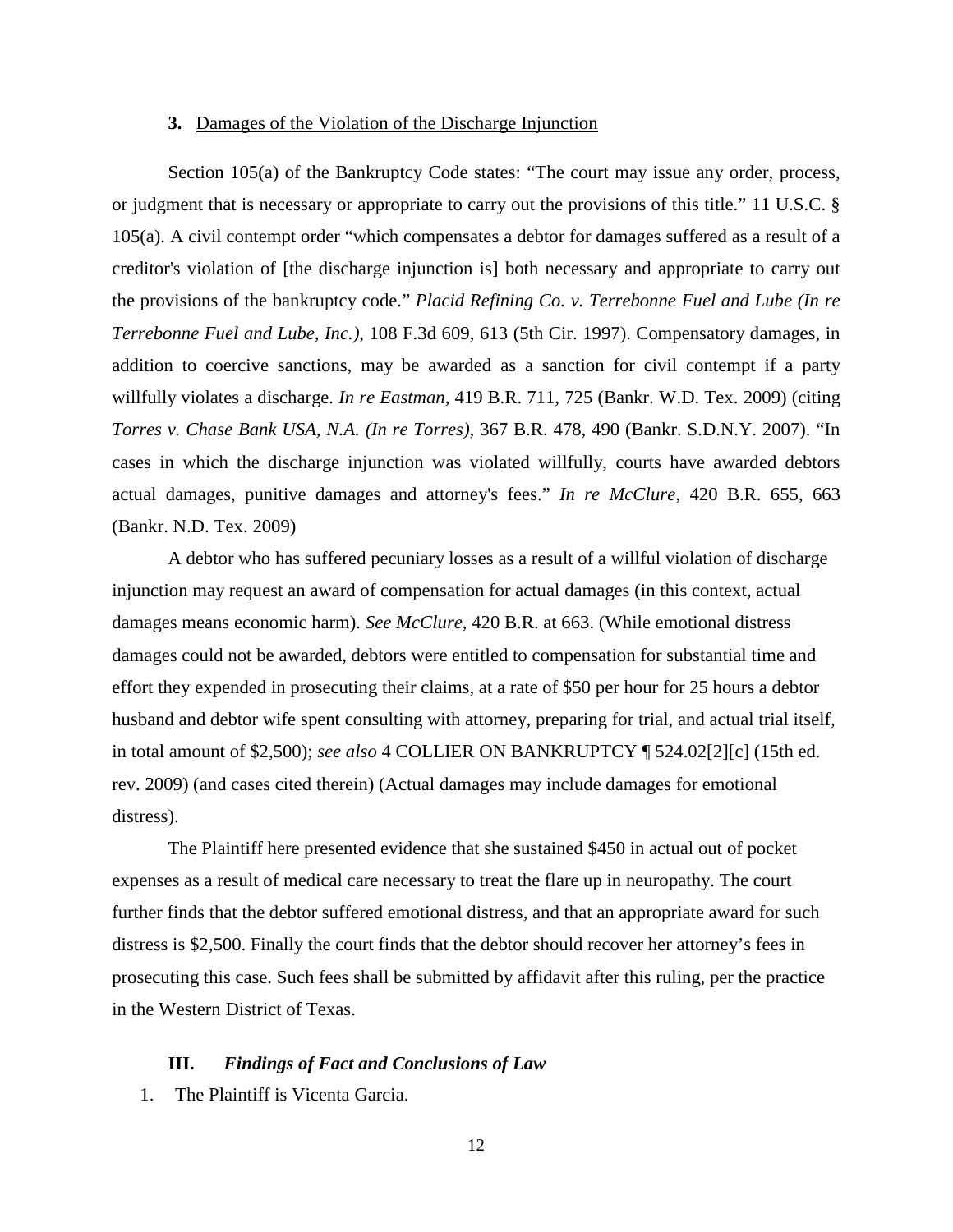- 2. The Defendants are North Star Capital Acquisitions, LLC ("North Star") and Michael J. Scott, P.C. ("Scott").
- 3. Plaintiff had two Wells Fargo Accounts, #4071100010993974 and #6048700001796164, respectively.
- 4. Both accounts were sold to debt buyers, LTD Financial Services ("LTD") purchased account #4071100010993974 ("LTD Wells Fargo Account"), and Zenith Acquisition ("Zenith") purchased #6048700001796164 ("Zenith Wells Fargo Account").
- 5. Zenith is the "governing person" of North Star, which is a wholly owned subsidiary of and collection arm for Zenith.
- 6. Firstsource Advantage, LLC ("Firstsource") is a collection agency hired by North Star.
- 7. Scott is an attorney who has been hired by both LTD Financial and Firstsource.
- 8. March 2009: Firstsource sent Plaintiff letter referencing collection on the Zenith Wells Fargo Account. Firstsource lists North Star as creditor.
- 9. May 2009: Firstsource hires Scott to commence in legal collection action on the Zenith Wells Fargo Account. On May 7, 2009, Scott checks the Zenith Wells Fargo Account for pending bankruptcy (no bankruptcy filing found).
- 10. July 2009: LTD hires Scott to commence in legal collection action on the LTD Wells Fargo Account. On July 7, Scott checks the LTD Wells Fargo Account for pending bankruptcy (no bankruptcy filing found).
- 11. Aug. 24, 2009: Scott (representing North Star) files cause #11C090448901 seeking collection on the Zenith Wells Fargo Account against the Plaintiff in state court ("North Star Suit").
- 12. Oct. 27, 2009: Scott (representing LTD) files cause #11C090509601 seeking collection on the LTD Wells Fargo Account against the plaintiff in state court ("LTD Suit").
- 13. Nov. 17, 2009: Plaintiff files Voluntary Ch. 7 Petition in the United States Bankruptcy Court for the Western District of Texas.
- 14. Nov. 20, 2009: Notice is sent to all creditors listed on schedules. Firstsource, Zenith, and LTD were all listed as creditors, while North Star was not.
- 15. Feb. 27, 2010: Motion for Default in North Star Suit filed.
- 16. Mar. 1, 2010: Discharge of Debtor granted.
- 17. Mar. 3, 2010: Notice of discharge sent to all creditors listed on schedules. Again, Firstsource, Zenith, and LTD were all sent notice, but North Star was not included on the creditor list.
- 18. Mar. 17, 2010: LTD (represented by Scott) serves Plaintiff with LTD Suit and citation.
- 19. Mar. 30, 2010: Plaintiff contacts Scott regarding the LTD Suit, informing of the bankruptcy and discharge. Scott's office flags Plaintiff's LTD Wells Fargo Account as "in bankruptcy."
- 20. Plaintiff's Zenith Wells Fargo Account is NOT flagged as "in bankruptcy." Scott admits that the attorney and employee staff handling Plaintiff's LTD Wells Fargo Account should have looked for the existence of additional accounts to flag in bankruptcy, but failed to do so.
- 21. Apr. 5, 2010: Scott files Non-Suit in the LTD Suit.
- 22. Apr. 9, 2010: LTD Suit is dismissed without prejudice. Scott closes Plaintiff's file the LTD Wells Fargo Account and returns the file to LTD.
- 23. Apr. 14, 2010: North Star (represented by Scott) is granted Default Judgment against Plaintiff in North Star Suit.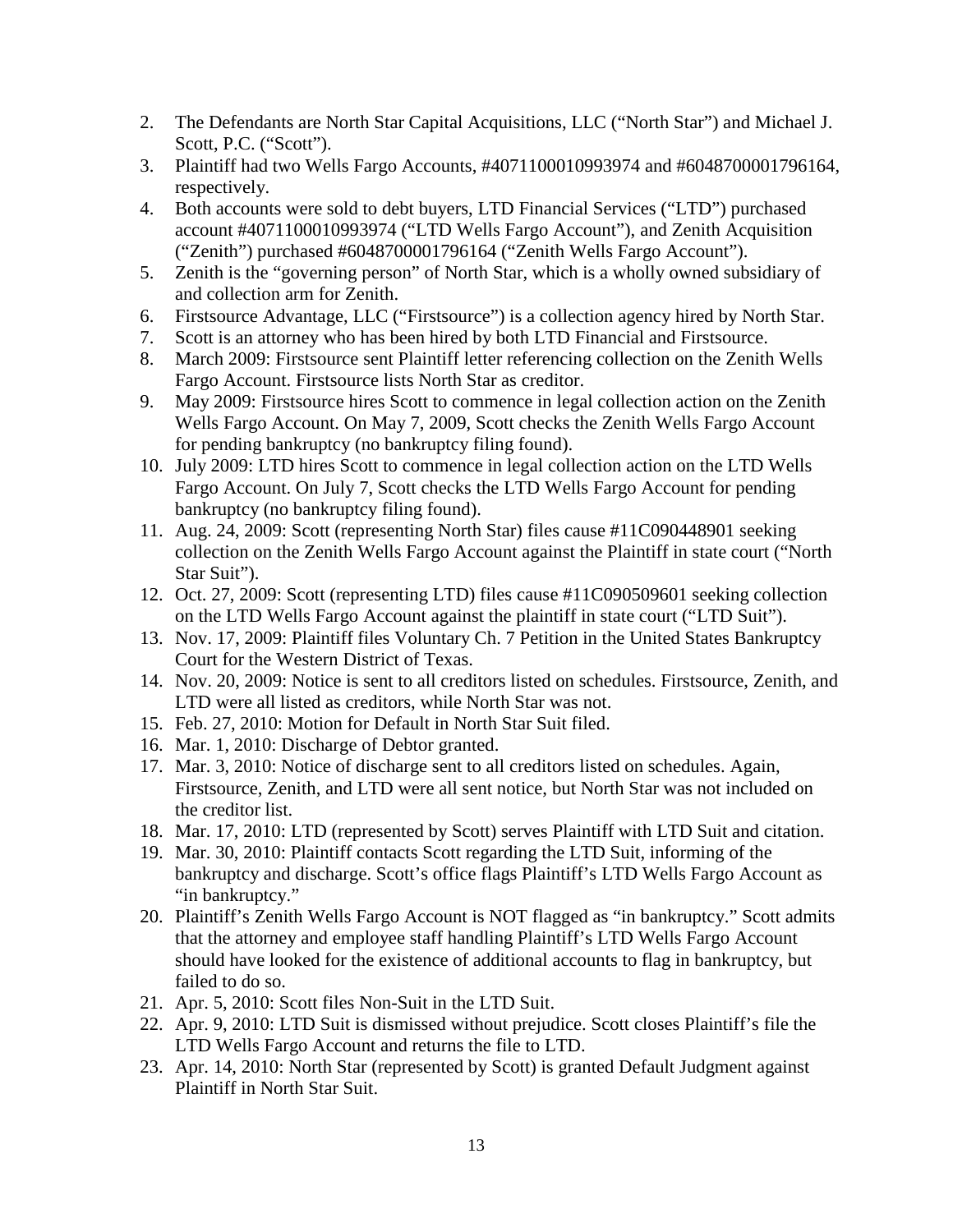- 24. Mar. 30, 2011: Scott (representing North Star) mails letter to Plaintiff seeking to recover debt on North Star Suit Default Judgment.
- 25. June 6, 2011: North Star Suit Default Judgment abstracted by Scott.
- 26. Sept. 14, 2011: Complaint in this suit filed.
- 27. Jan. 11, 2012: Answer and Affirmative Defense filed by North Star and Scott.
- 28. Jan. 17, 2012: Scott submitted Order Vacating Judgment in North Star Suit, granted same day.
- 29. No evidence was presented that any Abstract of Judgment in favor of North Star against the Plaintiff was rendered to have no force or effect.
- 30. At no point did LTD contact Scott and inform Michael J. Scott personally, any attorney working for Scott, or any staff employee of Plaintiff's bankruptcy. The contract between LTD and Scott does not required LTD to inform Scott of bankruptcy proceedings.
- 31. At no point did Firstsource or North Star contact Scott and inform Michael J. Scott personally, any attorney working for Scott, or any staff employee of Plaintiff's bankruptcy. The contract between Firstsource and Scott does not required Firstsource to inform Scott of bankruptcy proceedings.
- 32. Scott handles hundreds of thousands of collection cases at a single time.
- 33. North Star did not send a representative to the trial proceedings.
- 34. Plaintiff has been diabetic for the past 8 years. Plaintiff was diagnosed with neuropathy in early 2011, a condition brought on by her diabetes. Stress causes the symptoms and pain associated with neuropathy to flare. Neuropathy is condition that results in nerve damage to the peripheral nervous system, leading to bouts of pain in the affected nerves.
- 35. Plaintiff filed chapter 7 bankruptcy to avoid judgments being filed against her by creditors. Apart from fear of emotional distress caused by pending judgments, Plaintiff works as an automobile claims adjuster and feared termination if a judgment was entered against her by a creditor. Plaintiff testified that other employees had been terminated for having judgments rendered against them.
- 36. After receiving Scott's letters regarding the final judgment against her in March 2011, one year after receiving her discharge, Plaintiff began suffering increased levels of stress and anxiety. This stress caused her neuropathy to flare up. She visited an emergency room, scheduled doctor appointments, and received injections in her hand to help handle the pain. While partially covered by insurance, Plaintiff spent \$450 in out of pocket expenses.
- 37. During this same time, Plaintiff was prescribed Xanax and Cymbalta by her psychiatrist due to developing depression and anxiety.

### **IV.** *Conclusion*

For the reasons stated above, the court finds that Defendants North Star Capital Acquisitions, LLC and Michael J. Scott, P.C. violated the discharge injunction of Code § 542 (a)(2) and are therefore in contempt of this court. The Defendants are jointly and severably liable for \$2,950, in addition to the debtor's attorney fees. This Court further finds that it lacks jurisdiction to hear claims under the FDCPA and TDCA. The court will enter a separate judgment to such effect.